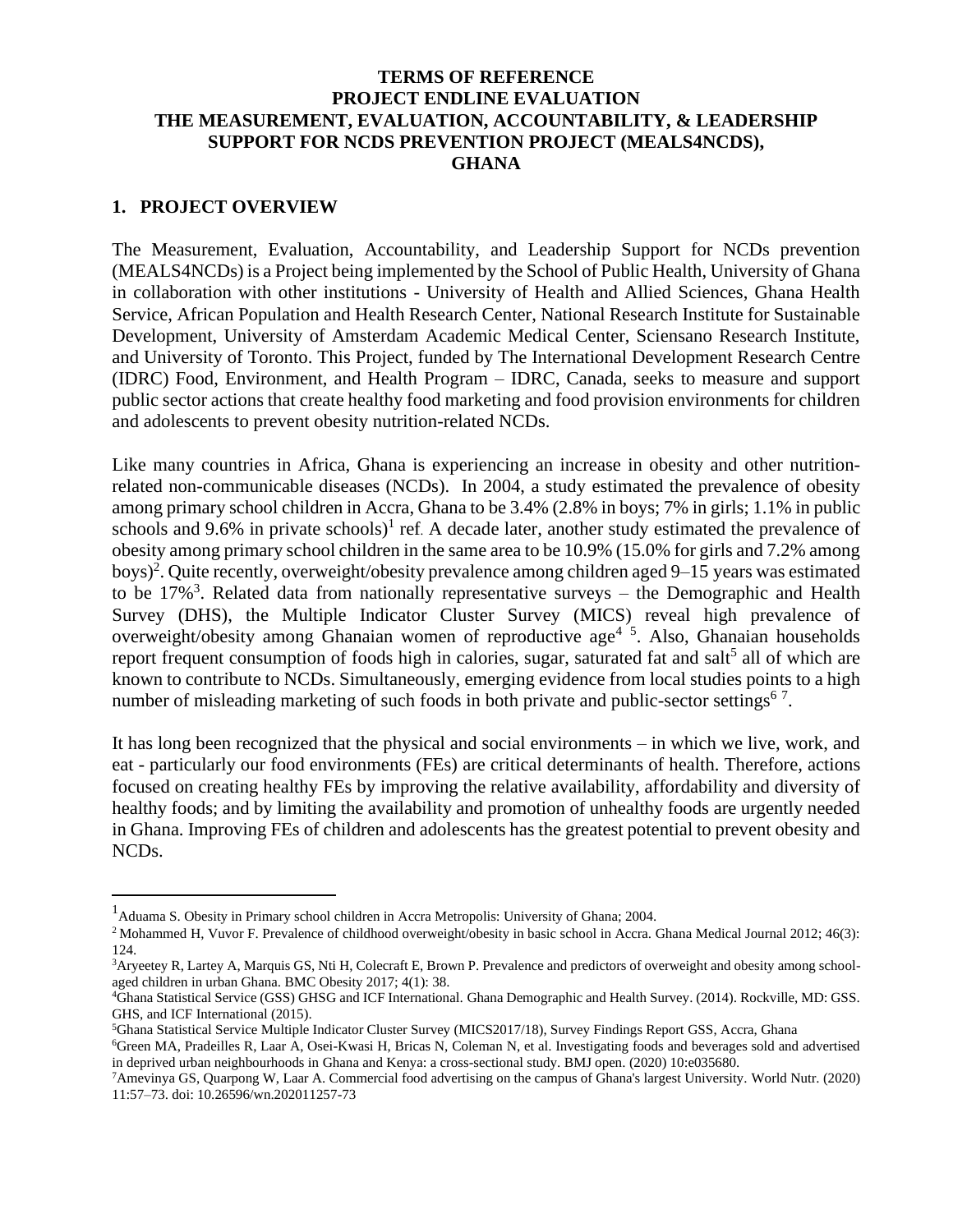It is in response to these urgently needed actions - the MEALS4NCDs Project (hereinafter The Project) was started in March 2019. The objectives of the project are to:

- 1. describe the nature and extent of unhealthy foods and non-alcoholic beverage promotion on television, in stores, and in and around schools;
- 2. describe the nutrition standards or guidelines that are in place to implement specific policies or programmes within public sector basic schools in the Greater Accra region of Ghana;
- 3. evaluate the nutritional quality of foods and beverages sold or provided in child-serving institutions
- 4. assess community stakeholders' readiness to accept, and capacity to implement interventions to improve children's food environments in the Greater Accra region of Ghana

To investigate these objectives, the Project adapted approaches developed by the International Network for Food and Obesity NCDs Research Monitoring and Action Support (INFORMAS).

Deploying multiple methods, the project conducted policy analysis, quantitative, and qualitative data collection approaches.

As at December 2021, the Project had successfully completed its data collection phases and has started presenting some of its findings at national, regional, and international meetings. An array of audiences -the scientific community, the general public, civil society, and policymakers are being engaged.

### **1.1. ABOUT THE PROJECT**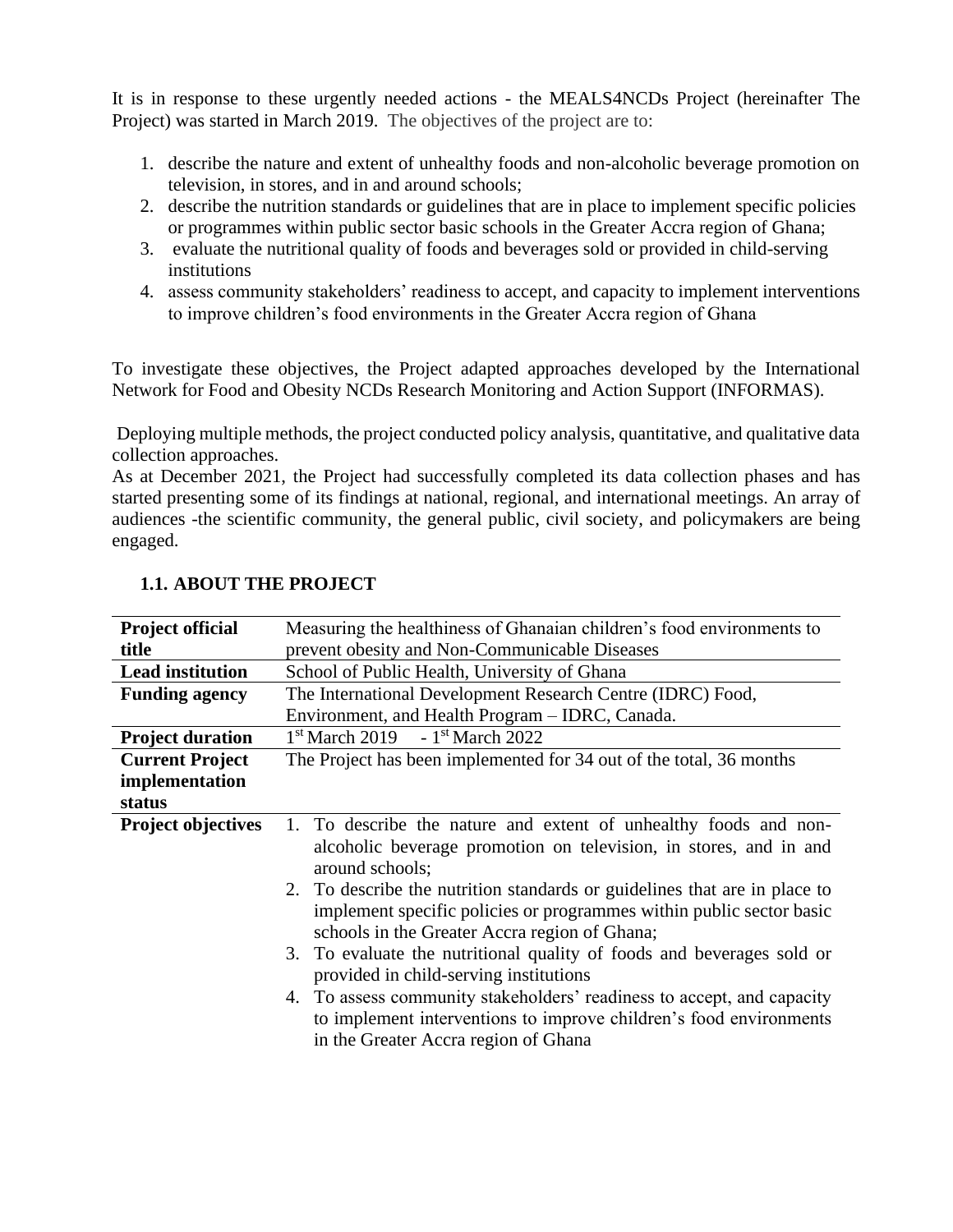| Implementation      | Ghana - Geographic communities: mainly in six selected districts of the |
|---------------------|-------------------------------------------------------------------------|
| country and         | Greater Accra Region. Some components (e.g. TV monitoring). Interest    |
| geographical        | communities include stakeholders outside of the Greater Accra Region    |
| areas               |                                                                         |
| <b>Project work</b> | Three-Food promotion work package, Food provision work package, and     |
| packages            | the Community readiness work package:                                   |

### **Food promotion**

The food promotion work package of aimed to obtain a nationally representative estimate (in the case of TV monitoring), and a regionally representative estimate of the rate of unhealthy food advertising within schools and the area surrounding it. Overall, the work package assessed the frequency of marketing of unhealthy foods and non-alcoholic beverages to children, the persuasive power of techniques used in promotional communications and the healthiness of promoted food products. Healthiness was assessed using INFORMAS' core/noncore/miscellaneous categorization, the WHO Nutrient Profiling Model for Africa, and the NOVA classification – as appropriate.

### **Food provision**:

The goals of the food provision work package were two-fold. First, to describe the nutrition policies or programmes within public basic schools in the Greater Accra region of Ghana, and the standards or guidelines that are in place to implement them; second, to evaluate the nutritional quality of the foods and beverages sold (sold by vendors in school cafeterias, canteens or stores within the immediate school compound) or provided (e.g. foods provided by school feeding programmes) in these settings.

**Community Readiness Model (CRM)**: This work package aimed to answer the question of how ready "the community" is to accept and implement interventions to improve children's food environment in in the Greater Accra Region of Ghana. The community is operationally defined both over geographic space (geographic community), and over stakeholder of interest (interest community). Geographically, the focus was the Greater Accra region, which is divided into six sub-communities (of districts). The interest community comprised key informants both within, and outside of the geographic community, adjudged to be "knowledgeable" on the issues understudy; or to wield influence and/ or to play a leadership role on actions that aim to improve children's food environment. The assessment focused primarily on aspects of the FE related to food marketing and the availability of unhealthy foods in and around child-setting institutions.

| <b>Expected Project</b> |                               | <b>Academic impacts</b> |  |                                                            |  |  |  |
|-------------------------|-------------------------------|-------------------------|--|------------------------------------------------------------|--|--|--|
| outcomes                |                               |                         |  | Generation of policy-influencing and policy-impacting food |  |  |  |
|                         | environment research evidence |                         |  |                                                            |  |  |  |
|                         |                               |                         |  |                                                            |  |  |  |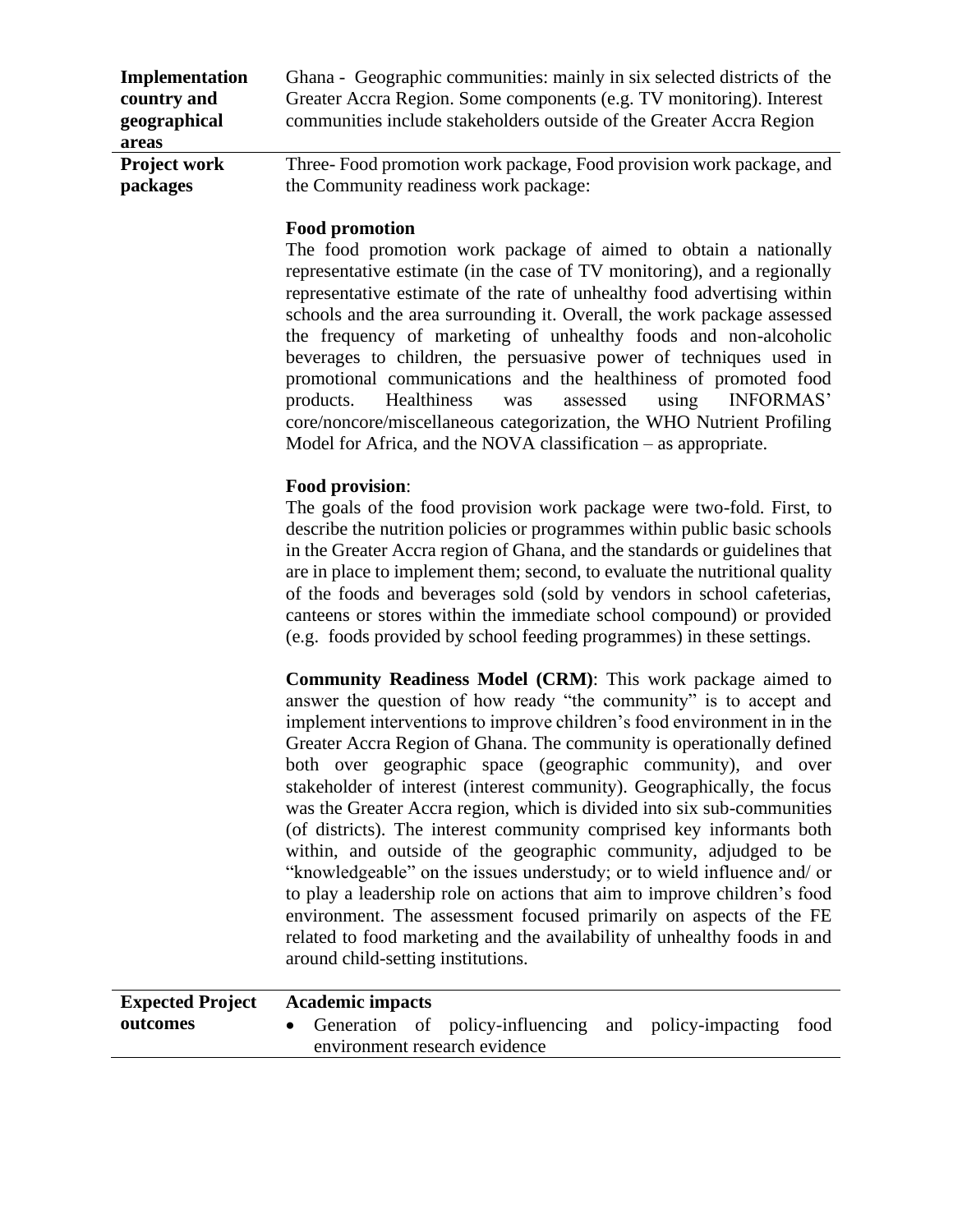- Dissemination of project findings and outputs (including publications, project briefs, policy briefs, advocacy briefs) to stakeholders - locally, regionally, and internationally.
- Contribute to mentoring, and training, and capacity building of young or early career researchers
- Formation of an African Food Environment Research Network [\(FERN\)](https://www.meals4ncds.org/en/fern-initiative/), encompassing a critical mass of experts to continue with healthy food environment research and advocacy work beyond the life of the Project.

### **Policy and practice, health and social economic impacts**

- Introducing/integrating of food environment monitoring system into public health delivery systems in ways that regularly collects/monitors, and disseminates FE data/information to key actors (such as policymakers, government, and programme implementers), to impact on public health
- Use of evidence generated from the Project by advocacy groups to advocate for the review of the policies and guidelines, and by local governments, and practices among nutrition and health stakeholders
- Improve local Fes especially in an around schools so as to reduce intake of unhealthy food

### **2. PURPOSE AND SCOPE OF THE EVALUATION**

Monitoring and evaluation activities are an integral part of the project cycle. This endline evaluation is intended to assess the progress, outputs, outcomes, and impacts of the MEALS4NCDs Project in Ghana. The endline evaluation shall take into account, the following evaluation criteria:

- **Inclusiveness and gender responsiveness:** did the program adhere to diversity in all its implementation phases?
- **Relevance**: are the Project outcomes consistent with national food environment priorities, and or with other international priorities (e.g. the World Health Assembly Resolutions such as WHA63.14; or the World Health Organization Best-buys for combating NCDs?)
- **Efficiency:** to what extent was value-for-money considerations taken into account
- **Effectiveness:** to what extent were the objectives achieved? What were the major factors influencing the achievement or non-achievement of the objectives?
- **Impact:** What are the positive and negative contributions of the Project findings to the populace or the country's food environment agenda? (direct and indirect)? What has happened programmatically- as a result of the Project? What difference has the Project made to beneficiaries? Have outcomes been achieved? And if so, to what extent have outcomes been achieved? What was the contribution (positive or negative) of the COVID-19 situation to the attainment of the Project objective? Or to what extent did the Project manage the difficulties of the challenges posed by the COVID-19 situation.
- **Sustainability:** national ownership of the results and the potential for Project-supported interventions to continue to deliver benefits for an extended period after completion. Assess the Project's role in influencing wider policy at national and international levels.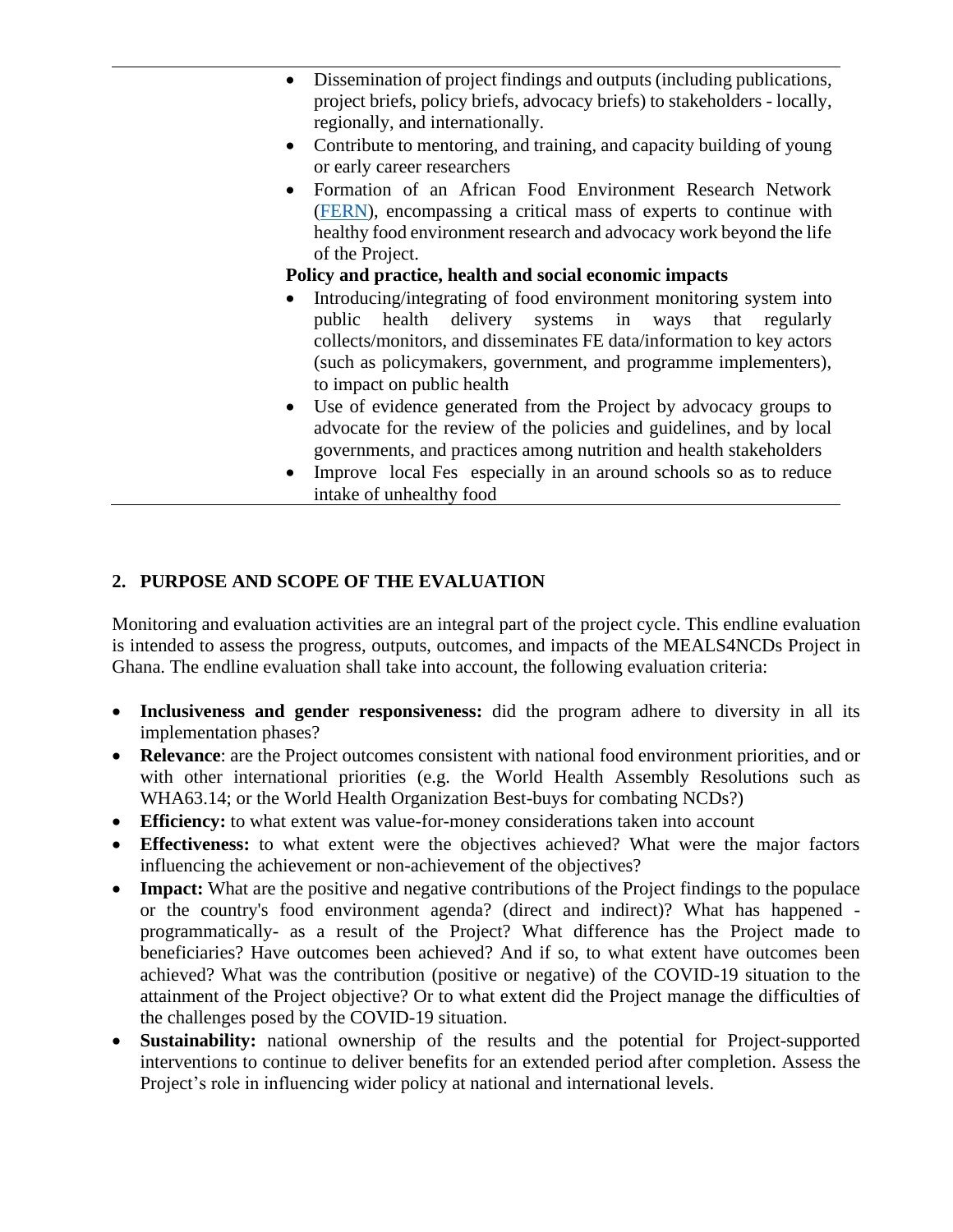- **Lessons learned:** the evaluation will also document the innovations and lessons learned from the Project. This includes analysis of what has worked and what has not as well as observations related to the Project design, management and operations.
- **Recommendations:** Considering the progress made thus far, what could be future steps for government and development partners to promote effective development cooperation? What could be further improved if the University of Ghana, the collaborators, or other interested stakeholders wish to implement a similar Project in the near future?
- **Accountability:** To what extent was accountability towards the donor and the beneficiaries of the program taken into account?

This evaluation will cover the entire Project duration. The evaluation must cover the progress and activities done in the six districts of the study but also the global engagements and capacity building.

## **3. OBJECTIVES**

The objectives of this evaluation are:

- To assess the relevance, effectiveness, and efficiency of the Project, the sustainability of the results, and the degree of satisfaction of the beneficiaries.
- To assess the extent to which the Project outputs have been achieved, taking into account the indicators given in the Project document.
- To evaluate the level of contribution of the outputs towards the achievement of the expected Project objectives, goal and impact.
- To examine what (also how, and why) has contributed to the achievement of the Project outcomes or otherwise
- Identify what the key factors of success were and how these be replicated or scaled up elsewhere
- To evaluate the appropriateness of the strategies and approaches used for implementing the Project
- To identify major external factors that influenced (positively or negatively) the implementation of the Project and evaluate their implication on future interventions.
- To highlight lessons learned from the Project and make recommendations for future strategies.

## **4. EVALUATION METHODOLOGY**

The consultant (or team of consultants) will be in charge of developing the methodology as well as all relevant tools for the evaluation process. The methodology, methods and approaches proposed should be fit-for-purpose – in relation to the evaluation objectives mentioned in section 3.

The following elements (not an exhaustive list) should be included in bids that are submitted for consideration.

- **Technical proposal:** a step-by-step detailed plan of work that specifies the methods the evaluation will use to collect the information needed to answer the evaluation objectives, analyze data, interpret the findings, and report the results.
- **Evaluation Matrix:** should include at least analysis dimension, evaluation question, indicators, means of verification, source, and methodology.
- **Data sources:** The data collection should include the use of a number of approaches to gain a deeper understanding of the outcomes of the Project.
	- o *Primary Data:* These data consist of the reported or observed values, beliefs, attitudes, opinions, behaviours and motivations, and knowledge of stakeholders that should be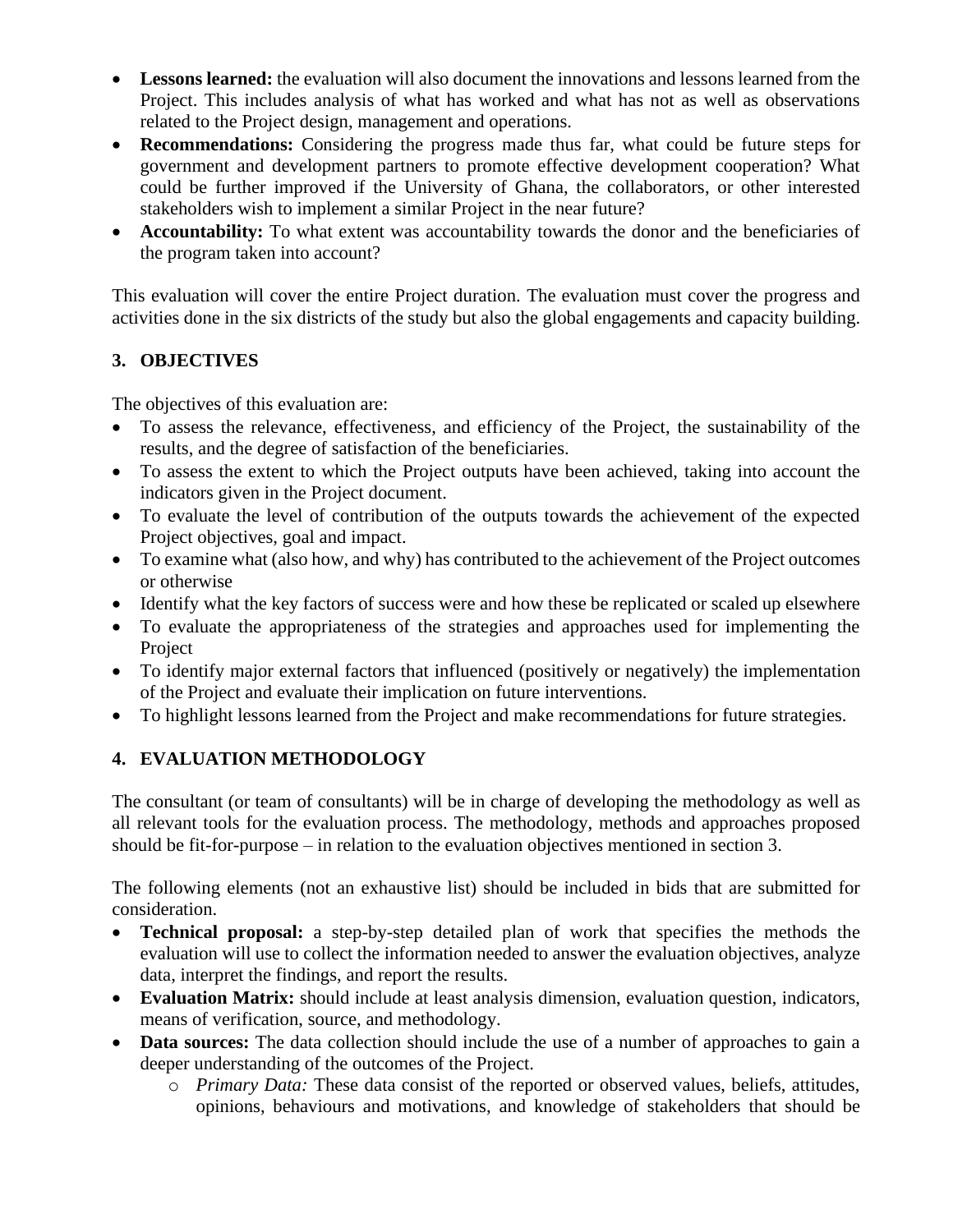obtained through questionnaires, surveys, semi-structured and/or in-depth interviews, focus group discussions, key informants interviews (e.g. with Project staff members, i.e. Project lead, co-investigators, field coordinators and key community members/beneficiaries, school children, etc.) Such data will permit to gather substantial evidence on the effectiveness, efficiency, relevance, and timeliness of the Project activities implementation and delivery.

- o *Secondary Data:* These data should be collected from documentary evidence that has direct relevance for the evaluation. The documentary information may be obtained from the MEALS4NCDs monitoring and evaluation database or Secretariat. This will include, when available, Project surveys and assessments, Project reports. The consultant is expected to review the above background documentation as part of the desk review phase of the study.
- **Detailed timeframe**: the proposed methods should feature a detailed timetable of the whole process based on the general time frame included in this TOR.

## **5. KEY DELIVERABLES**

The following will be expected during the evaluation process:

- **Evaluation Inception report**: the inception report provides the Project team and consultant(s) with an opportunity to verify that they share the same understanding about the consultancy and clarify any misunderstanding at the outset. The inception report must be prepared by the consultant before going into the technical mission and full data collection stage. It must detail the consultant's understanding of what is being evaluated and why, showing how each process will be developed and how each evaluation question will be answered by way of proposed methods, proposed sources of data, and data collection/analysis procedures. The inception report must include a proposed schedule of tasks, activities, and deliverables, designating the person with the lead responsibility for each task or product.
- **Presentation of preliminary findings:** Consultant(s) must develop and deliver a presentation to the Project team. That presentation must include the preliminary findings as a debriefing of the data collection process. Hence, the presentation must be done at the end of the data collection.
- **Draft evaluation report:** Consultant(s) must submit a draft report for review and comments by the Project team and advisory board and possibly all related parties. The report needs to meet the minimum requirements specified in the entirety of this TOR. The Project team and its key stakeholders will review the draft evaluation report to ensure that the evaluation meets the required quality criteria.
- **Final evaluation report:** Relevant comments from the Project team and its key stakeholders must be well integrated in the final version, and the final report must meet the minimum requirements specified in this TOR. Consultant(s) must present the final report in any appropriate format (PDF or Word file) for dissemination among various levels of stakeholders.
- **Evaluation briefs:** Following the approval of the final evaluation reports, the evaluation team will produce two 2-pages briefs containing key messages, main findings, conclusions, implications or recommendations. The briefs will be distributed to a wider internal and external audience using the available corporate channels.

*Note that each deliverable will be expected promptly as specified in the TOR timeline section, and written in English language ONLY. Also, note that the consultant/lead consultant will be accountable for leading the desk review, writing the inception report, the evaluation report draft, and the final report.*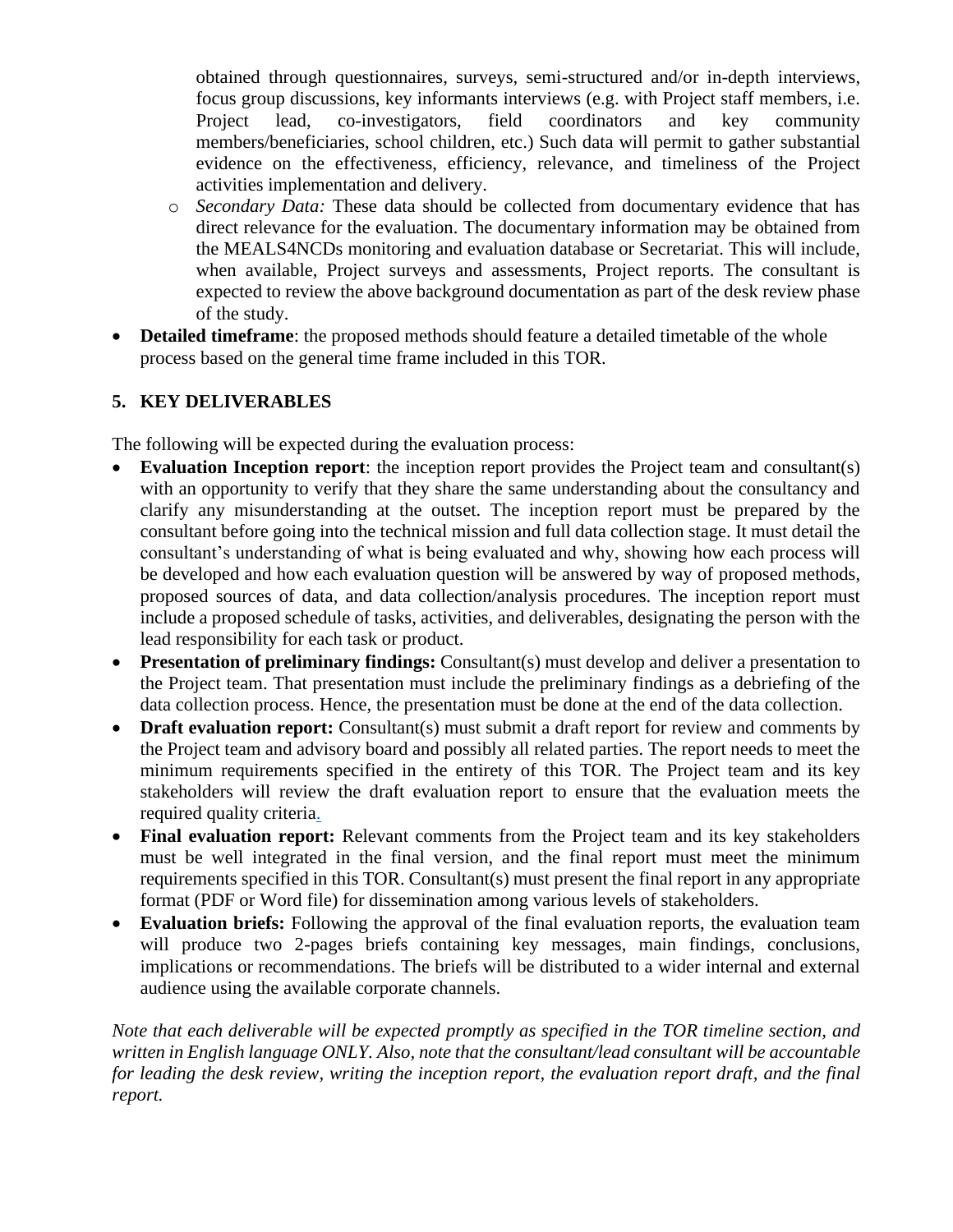### **6. COMPONENTS OF THE FINAL REPORT**

The following are key elements/sections required in the final report. Additional section(s) if deemed necessary can be featured:

- Executive Summary -1 page
- Introduction
- Methodology, including sampling and limitations
- Analysis and findings of the evaluation. The analysis may be done according to the state project objectives
- Conclusions
- Recommendations and lessons learnt for future projects
- Annexes (if the elements below are available):
	- o Relevant maps and photographs of the evaluation areas where necessary
	- o Bibliography of consulted secondary sources
	- o Finalized data collection tools
	- o List of interviewees with accompanying informed consent forms
	- o PowerPoint presentation of preliminary findings
	- o Addressed concerns and comments from MEALS4NCDs Project team

# **7. SKILLS AND QUALIFICATIONS REQUIRED FOR AN EVALUATION MANAGER**

The consultant is expected to demonstrate the following skills or provide evidence of their qualification as specified below:

- At least 5 years of experience in conducting external evaluations -preferably for nutrition projects. Have expertise and experience in designing and implementing mixed methods research, and ability to use non-traditional and innovative evaluation methods.
- At least a master's degree in evaluation or relevant disciplines. Demonstrated knowledge in nutrition will be a positive addition
- Ability to select and apply high-quality, credible analytical approaches, and qualitative and quantitative methods appropriately
- Knowledge of a range of evaluation data collection methods and ability to define key methodological requirements and critically review the evaluation design proposed
- Ability and availability to participation in validation of the data and draft reports
- Ability to communicate key evidence from evaluations effectively to a range of stakeholders and create clear, influential messages to different audiences
- Ability to act ethically in the design and implementation of the evaluation
- Strong interpersonal skills with demonstrated ability to manage diverse teams and solve problems effectively and sensitively
- Strong organizational skills and proven ability to produce results respecting set timelines/ deadlines
- In-depth knowledge of international norms and standards for evaluation and the ability to apply them appropriately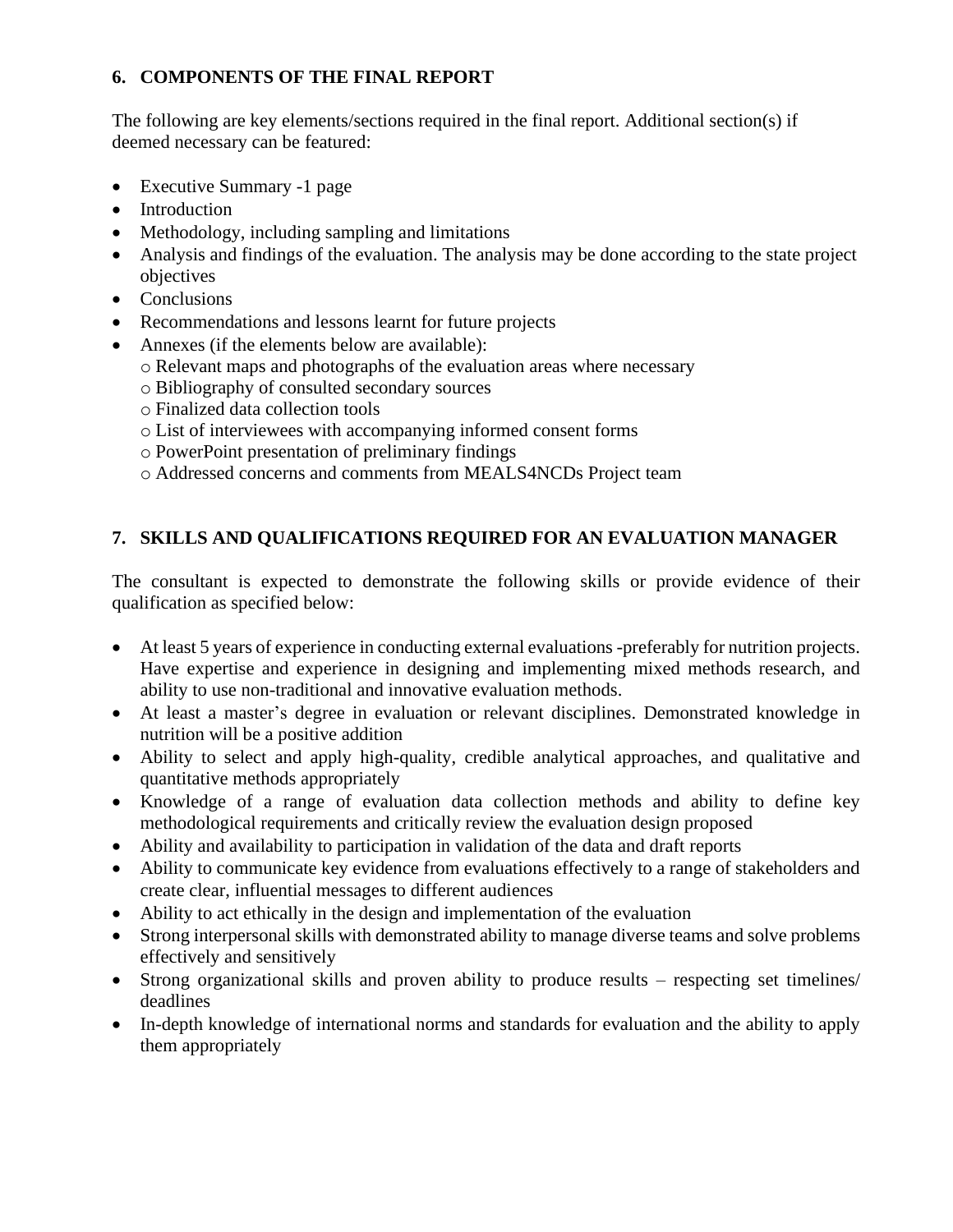• Strong report writing skills (in English language) and a track record of producing high-quality publications (at least one of them should be shared with the MEAS4NCDs research team to verify the quality of her/his work)

### **8. TIMELINE OF THE CONSULTANCY PROCESS**

The execution period for this consultancy is expected to **span the period of 1st March 2022** and **to 29th April 2022**. The timeline for the evaluation is outlined below:

| <b>Phase</b>                  | <b>Deliverables and details</b>                                                                                                    | <b>Payment</b>                                                                                                   | <b>Working</b><br>day |
|-------------------------------|------------------------------------------------------------------------------------------------------------------------------------|------------------------------------------------------------------------------------------------------------------|-----------------------|
| Inception                     | Draft the inception report and submit<br>it for comment/review by the Project<br>team                                              |                                                                                                                  | 5                     |
| Tool development              | Final<br>inception report<br>including<br>budget, methodology and research<br><b>tools</b> . To be approved by the Project<br>team | 40% paid to the<br>consultant after<br>approval of the<br>final<br>inception<br>by the<br>report<br>Project team | 3                     |
| Data collection               | Desk review and interviews with all<br>Project<br>stakeholders<br>relevant<br><sub>or</sub><br>community                           |                                                                                                                  | 10                    |
| Data analysis                 | Cleaning<br>presentation<br>of<br>and<br>preliminary findings to the Project<br>team                                               | 30% paid to the<br>consultant<br>after<br>approval of the<br>presentation<br>by<br>the Project team              | 5                     |
| Evaluation<br>report<br>phase | evaluation<br><b>Draft</b><br>report.<br>To<br>be<br>commented on by the Project team.<br><b>Final evaluation report</b>           | 30% paid to the<br>consultant after<br>approval of the<br>final report by<br>the Project team                    | 7                     |
| Total                         |                                                                                                                                    | Payment<br>complete (100%)                                                                                       | 30                    |

*Possible extension of the timeline, if needed, will be discussed with the Project team.*

## **9. QUALITY ASSURANCE OF THE EVALUATION PROCESS**

The following principle/features of quality evaluation will be expected throughout the evaluation process:

- **Independence**: The independent evaluator(s) selected must not have had prior involvement with the Project to be evaluated, and must have no vested interest in the Project
- **Impartiality**: The evaluator must prepare the evaluation method such that it ensures the absence of bias in terms of scope and design. Similarly, The TOR has been prepared such that it ensures the absence of bias in terms of scope and design. A steering committee may be constituted by the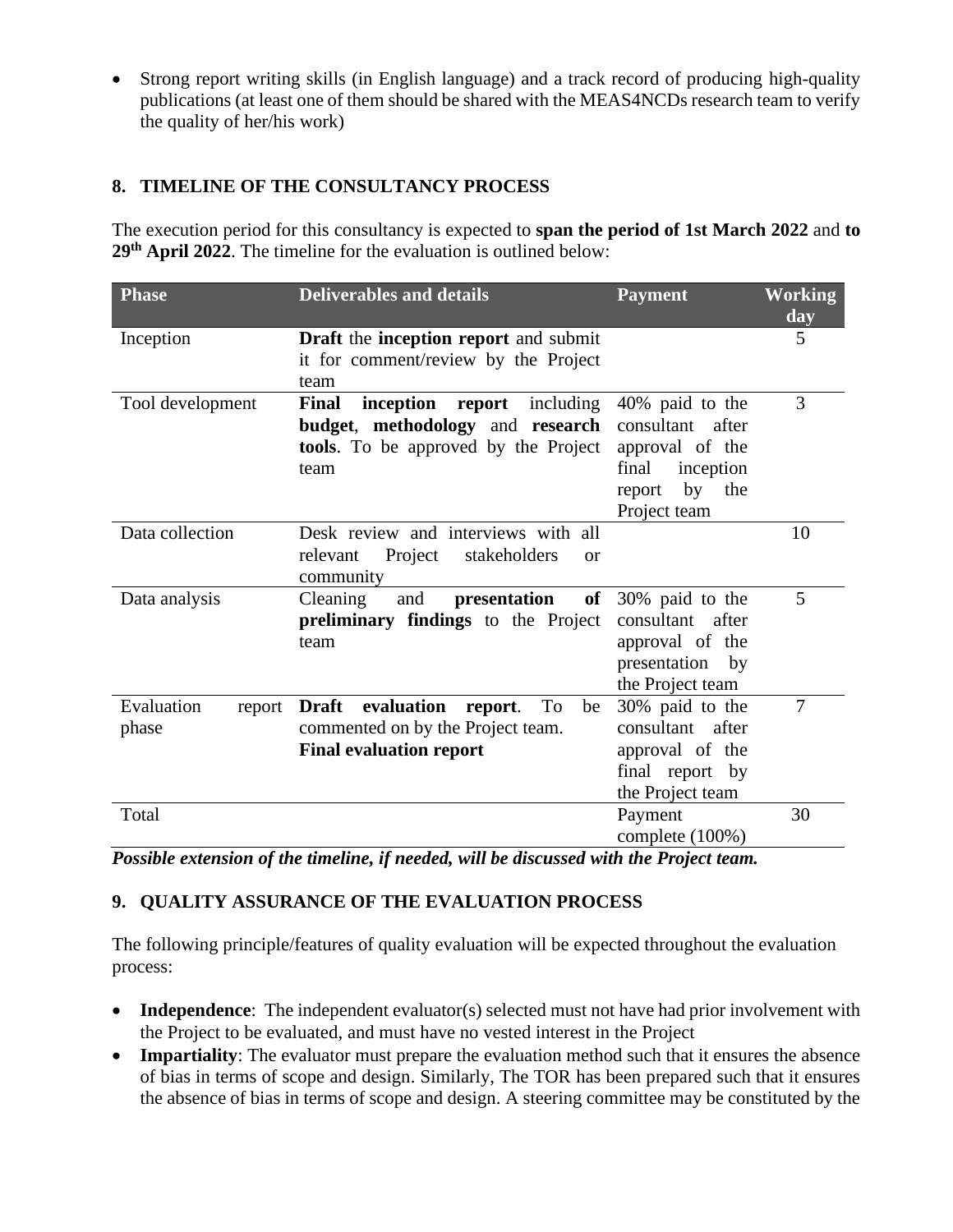Client (the MEALS4NCDs Project) to steer the evaluation The Evaluator must demonstrate his/her ability to maintain impartiality towards the evaluated Project. A signed statement by the evaluator may be produced to warrant the conditions thereof.

- **Credibility**: The overall evaluation design, plan and process are reflected in the TOR which serves as the master document for guiding the evaluation and the drafting of the evaluation approach. All available data must be consolidated and made accessible to the evaluator at the start of the inception phase. The selected evaluation team must have a proven track record(s) of producing high-quality evaluations and evolution reports. A copy of any previous evaluation report may be submitted to the Project team
- **Utility**: An explicit discussion on the intended use of the evaluation must take place with internal and external stakeholders. The evaluation questions should be focused, appropriate and relevant to users' needs and linked to the evaluation's objective(s). The TOR sets out the evaluation's purpose, scope and intended use(s) by various stakeholders. The evaluator must effectively steer the evaluation process to ensure adherence to planned timelines and the timely completion of the evaluation.
- **Ethics**: A pledge of ethical conduct in the evaluation process will be expected from the evaluator. Consultancy on possible ethical issues/principles may be discussed with the Project team if requested by the evaluator.

## **10. QUALITY ASSESSMENT OF THE REPORT**

The quality of the final report will be assessed against the following criteria:

- Report summary
- Context and overview of the evaluation projection
- Rationale, objectives and scope of the report
- Methodology
- Findings
- Conclusions and lessons learned
- Recommendations

## **11. SELECTION PROCESS**

The Project will use its internal guidance, shortlisting, and an interview process to select the successful consultant. The guidelines require the consultant to submit a proposal explaining their comprehension of the TOR, and how they will approach this assignment, with a summary of their methodology, especially in terms of how they plan to meet the objectives.

### **Application Submission Requirements**

- Name, address and telephone number of the consultant/ Team leader.
- CV of Consultant(s)
- A list of the previous studies/researches developed by her/him, including the link(s) to be able to review them (if this is already included in the CV, do not attach it separately).
- Expression of Interest and Technical proposal describing how evaluation will be carried out.

## **The candidate with the best technical proposal shall be considered for financial negotiations. Financial Proposal**